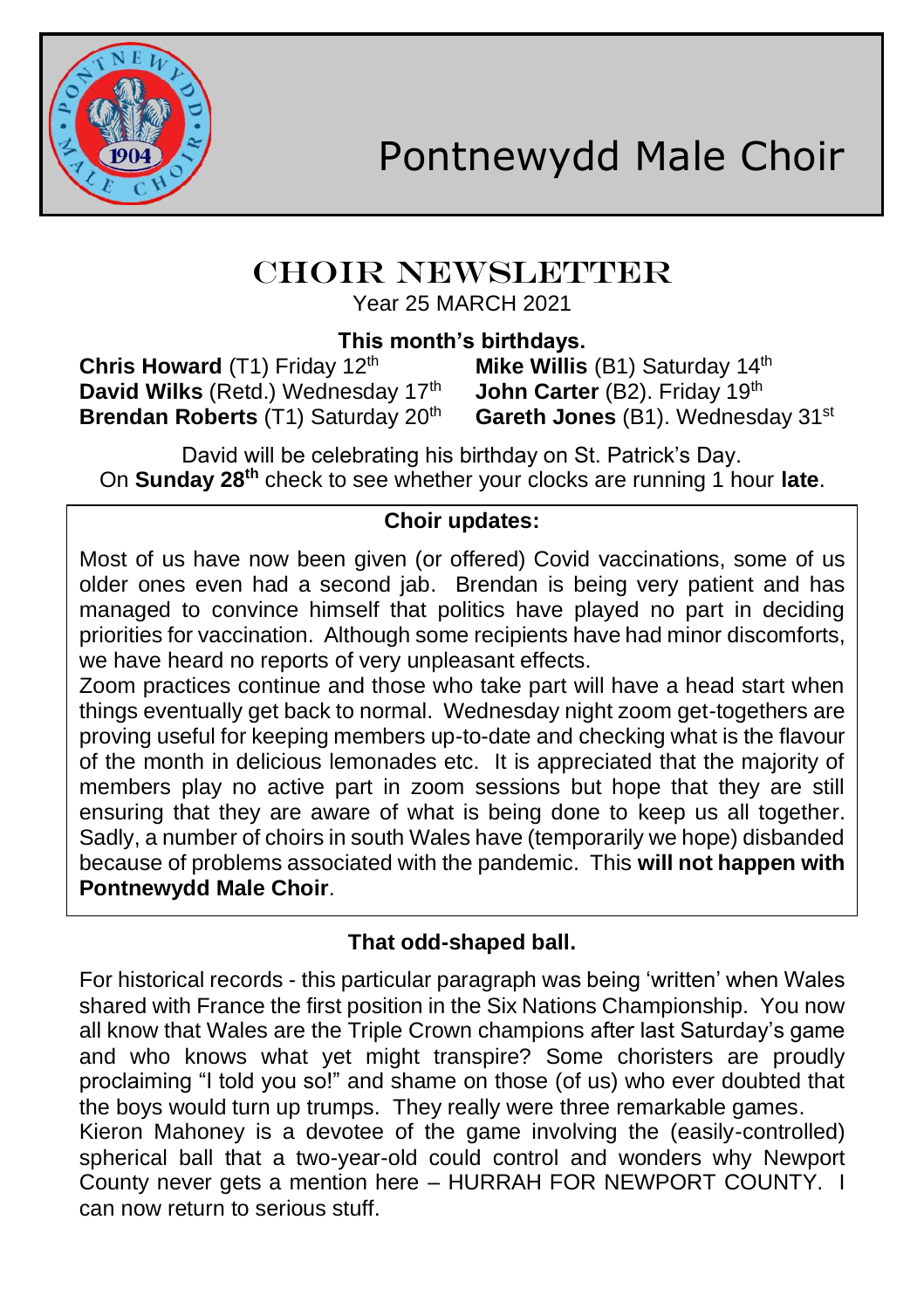Our Wednesday zoom sessions (mentioned above) result in discussions on many topics and you probably are not surprised that rugby (the 15-a-side game) is quite frequently one of the topics. Sporting memories are an important contribution to things that interest us, particularly as we get older.

On the afternoon of Thursday 25<sup>th</sup> February some of 'us' took part in a zoom session of an organisation called *Sporting Memories*. It was all about the Six Nations Championship and over 60 people took part. The majority were from England, Scotland and Wales and it would be fair to say 'of mature age'. Why is this in a choir newsletter? Read on and you'll begin to understand the delay in you receiving the full version of this newsletter.

At the end of the session on the evening of Wednesday  $3<sup>rd</sup>$  March the participants were treated to a demonstration/explanation of what had been done in the zoom session mentioned immediately above. Chairman Ian explained that when restrictions were lifted and choristers could meet socially over a cup of tea or coffee (???) the format could be used to develop various interests, cement relationships and even to maintain fitness! Web-master Doug tested our rugby knowledge in a quiz and then Ian tested our fitness in taking us through some simple and not too strenuous exercises that resulted in several choristers now being under consideration for inclusion in The Lions squad. Phil Evans hopes that he'll be able to use the body armour, but Brendan Roberts has already been told that he has to use a proper scrum cap.



So, we all look forward to a relaxation of lockdown restrictions and a strengthening of all that makes the lads of PMC a bit special.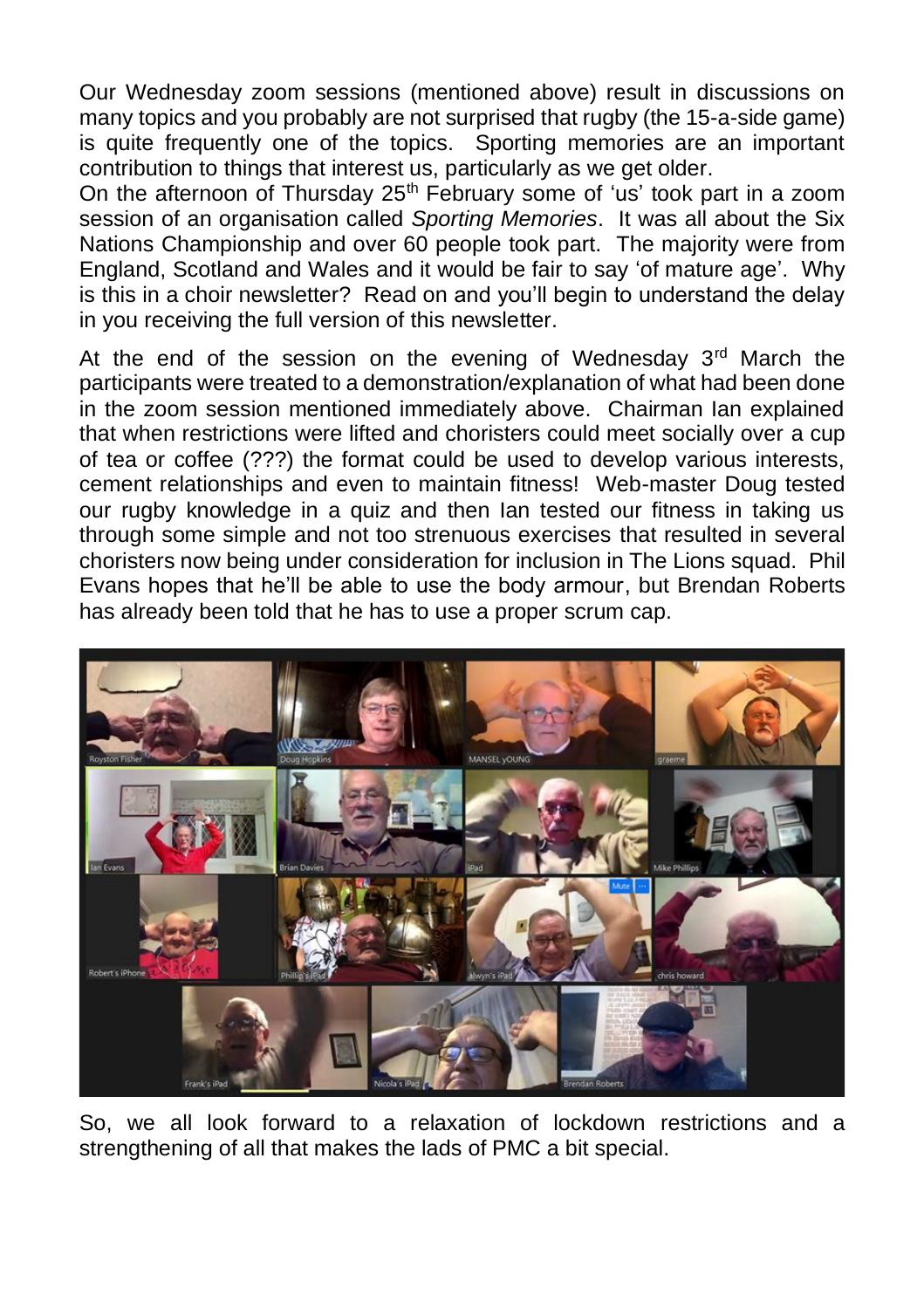#### **Choir Newsletter.**

"Choir" is used in the paragraph heading as an adjective and can be a bit restrictive if it means that all the news must be about the choir.

Appeals for contributions by readers to the newsletter have (thank you) produced some results and our pro-active chairman has wondered what would be your reaction to the inclusion of items involving, for example, *local history, computer jargon, gardening, wine and spirits, pubs, local wildlife/birds*. Most of those topics (and perhaps all) and might also tempt our ladies! Now there's plenty of scope there for you, and your better halves, so why not have a go! Thinking of computer jargon - smart phone enthusiasts will probably be expert in "texting" and abbreviations like LOL. Your editor wonders whether you frequently use the following short bit of texting WCIGAWIEIOWZS. In case you hadn't seen it before it means "Why can't I get a word in edgewise in our Wednesday zoom sessions?"

**To drive home the above, this item is about choir music.**

Chairman Ian again helps to fill the page:

Despite the best efforts of Coronavirus it has not prevented our M.D., Martyn Jones, introducing new music into our repertoire. Here is background to some of those pieces:

*"Music" is a 1976 hit single by John Miles reaching No 3 on the UK Singles Chart. It contains the lyric "To live without my music would be impossible to do. In this world of troubles my music pulls me through" – which is quite apt for our times.*

*"Fly me to the moon", written in 1954 by Bart Howard, is forever associated with Frank Sinatra's 1964 recording and with the NASA Space Programme and was played on the Apollo 11 mission that landed on the moon.*

Editor's note". Thank you Ian – more information held in reserve.

Further to the above here is the list of pieces for zoom practices in March:

| Date          | <b>Time</b>   | <b>Section</b>  | Repertoire               |
|---------------|---------------|-----------------|--------------------------|
| Tues 02 March | $7:30-8:00$   | <b>Baritone</b> | Calon Lan, Let it be me. |
|               | $8:15 - 8:45$ | <b>Bass</b>     |                          |
| Fri 05 March  | $7:30-8:00$   | Tenor 1         | Calon Lan, Let it be me. |
|               | $8:15 - 8:45$ | Tenor 2         |                          |
| Tues 09 March | $7:30-8:00$   | Tenor 1         | Rachie, The Rose         |
|               | $8:15 - 8:45$ | Tenor 2         |                          |
| Fri 12 March  | $7:30-8:00$   | <b>Baritone</b> | Rachie, The Rose         |
|               | $8:15 - 8:45$ | <b>Bass</b>     |                          |
| Tues 16 March | $7:30-8:00$   | <b>Baritone</b> | O Gymru, He ain't heavy  |
|               | $8:15 - 8:45$ | <b>Bass</b>     |                          |
| Fri 19 March  | $7:30-8:00$   | Tenor 1         | O Gymru, He ain't heavy  |
|               | $8:15 - 8:45$ | Tenor 2         |                          |